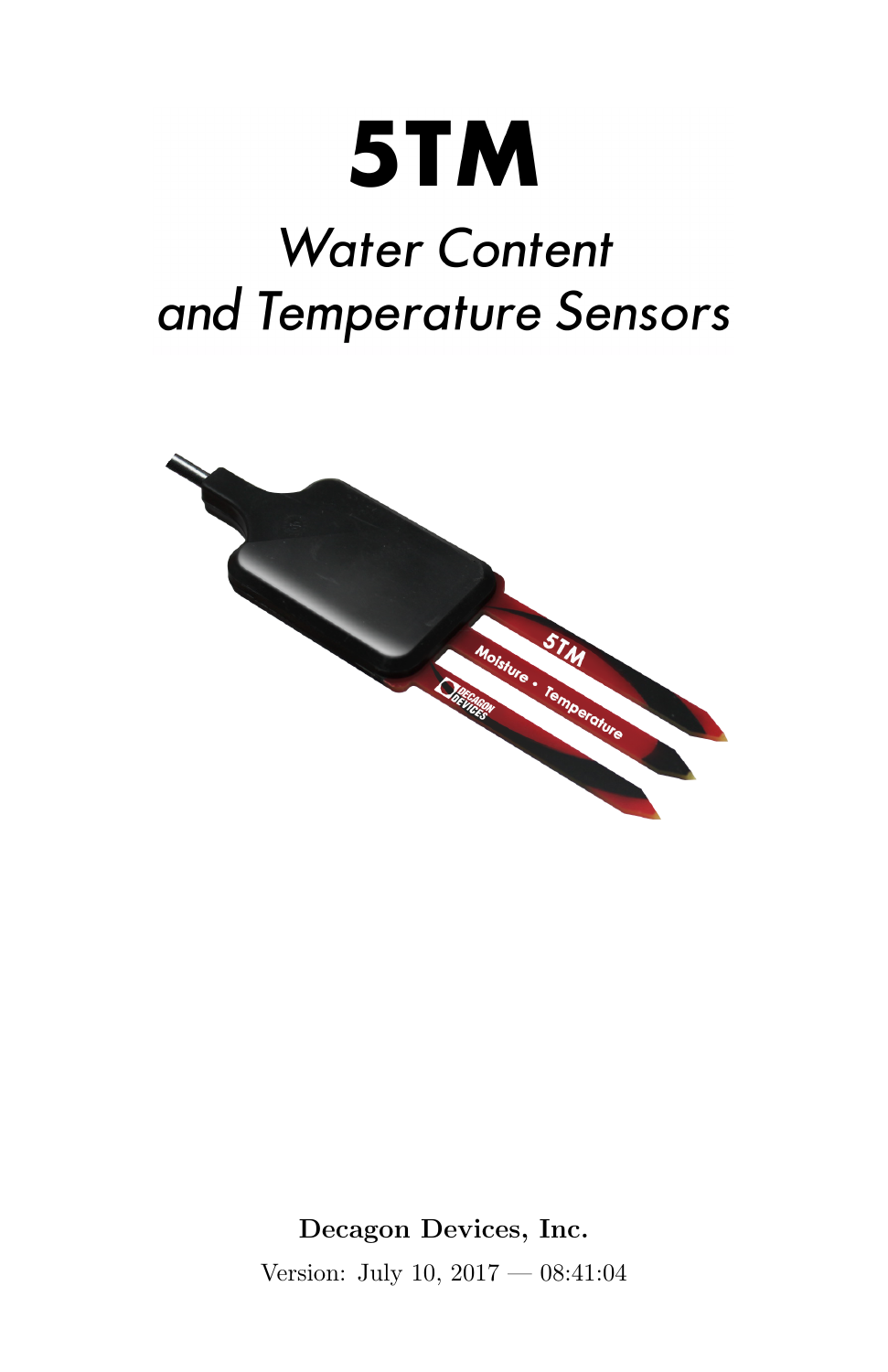#### Decagon Devices, Inc.

2365 NE Hopkins Court Pullman WA 99163

Phone: 509-332-5600 Fax: 509-332-5158 Website: www.decagon.com Email: support@decagon.com or sales@decagon.com

#### Trademarks

 c 2007-2017 Decagon Devices, Inc. All Rights Reserved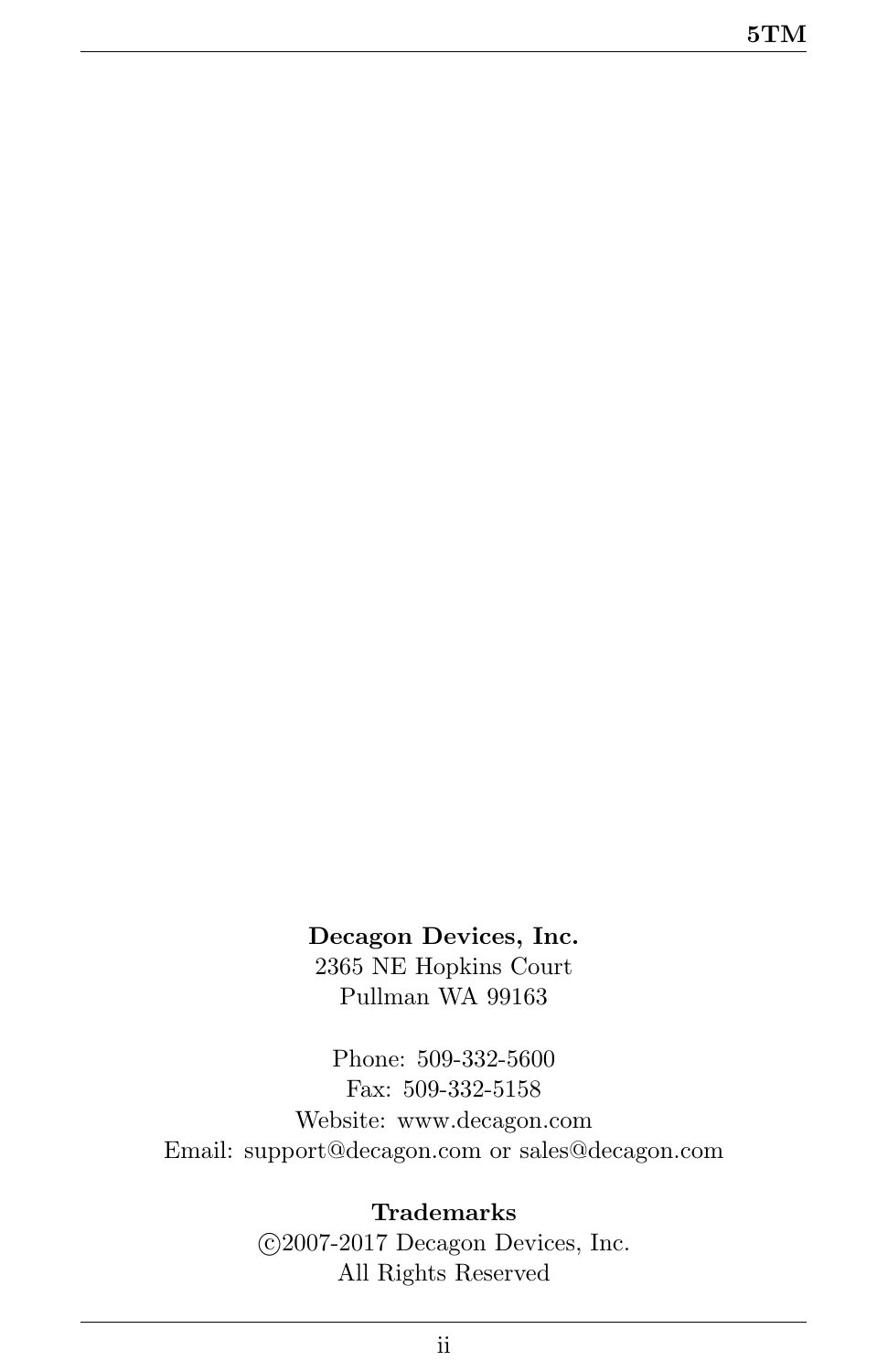# Contents

| 1        | Introduction                                                                 | $\mathbf{1}$            |
|----------|------------------------------------------------------------------------------|-------------------------|
|          | 1.1                                                                          | $\mathbf{1}$            |
|          | Seller's Liability<br>1.2                                                    | $\overline{2}$          |
| $\bf{2}$ | About 5TM                                                                    | 3                       |
|          | 2.1<br>$Specifications \tldots \tldots \tldots \tldots \tldots \tldots$      | 3                       |
|          | 2.2                                                                          | 3                       |
| 3        | <b>Theory</b>                                                                | $\overline{\mathbf{4}}$ |
|          | Volumetric Water Content<br>3.1                                              | $\overline{4}$          |
|          | 3.2                                                                          | $\overline{4}$          |
| 4        | Calibration                                                                  | $\overline{5}$          |
|          | 4.1                                                                          | $\overline{5}$          |
|          | Mineral Soil Calibration<br>4.2                                              | $\overline{5}$          |
| 5        | <b>Connecting Sensors</b>                                                    | $\overline{7}$          |
|          | 5.1                                                                          | 8                       |
| 6        | Communication                                                                | 10                      |
|          | 6.1<br>Serial Communication                                                  | 10                      |
|          | 6.2                                                                          | 10                      |
|          | 6.3                                                                          | 11                      |
| 7        | <b>Installing the Sensors</b>                                                | 12                      |
|          | 7.1                                                                          | 12                      |
|          | Horizontal Installation<br>711                                               | 13                      |
|          | Vertical Installation<br>7.1.2                                               | 13                      |
|          | 7.2                                                                          | 14                      |
|          | 7.3                                                                          | 14                      |
| 8        | Troubleshooting and Sensor Care                                              | 15                      |
|          | Data Logger $\ldots \ldots \ldots \ldots \ldots \ldots \ldots \ldots$<br>8.1 | 15                      |
|          | 8.2                                                                          | 15                      |
| 9        | <b>Declaration of Conformity</b>                                             | 16                      |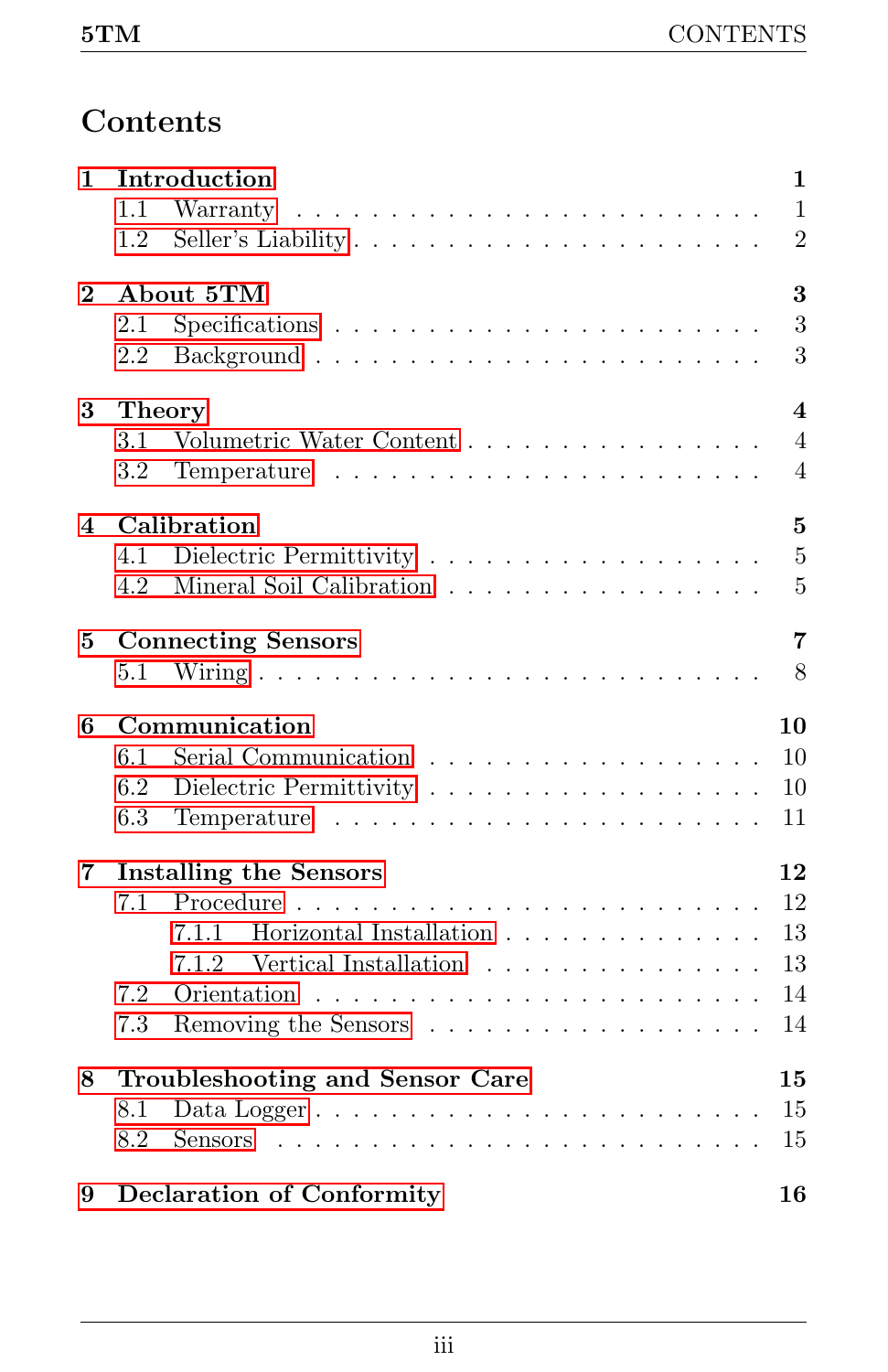# <span id="page-3-2"></span><span id="page-3-0"></span>1 Introduction

Thank you for choosing Decagon's 5TM Soil Moisture and Temperature sensor. This manual can help you understand the sensor features and ensure successful sensor operation. We hope you find the contents of this manual useful in understanding your instrument and maximizing its benefit to you.

There are several ways to contact Decagon if you ever need assistance with your product, have any questions, or feedback. Decagon has Customer Service Representatives available to speak with you Monday through Friday, between 7am and 5pm Pacific time.

Note: If you purchased your sensor through a distributor, please contact them for assistance.

#### Email: support@decagon.com or sales@decagon.com

Phone: 509-332-5600

Fax: 509-332-5158

If contacting us by email or fax, please include as part of your message your instrument serial number, your name, address, phone, fax number, and a description of your problem or question.

Please read these instructions before operating your sensor to ensure that it performs to its full potential.

#### <span id="page-3-1"></span>1.1 Warranty

The sensor has a 30-day satisfaction guarantee and a one-year warranty on parts and labor. Your warranty automatically validates upon receipt of the instrument.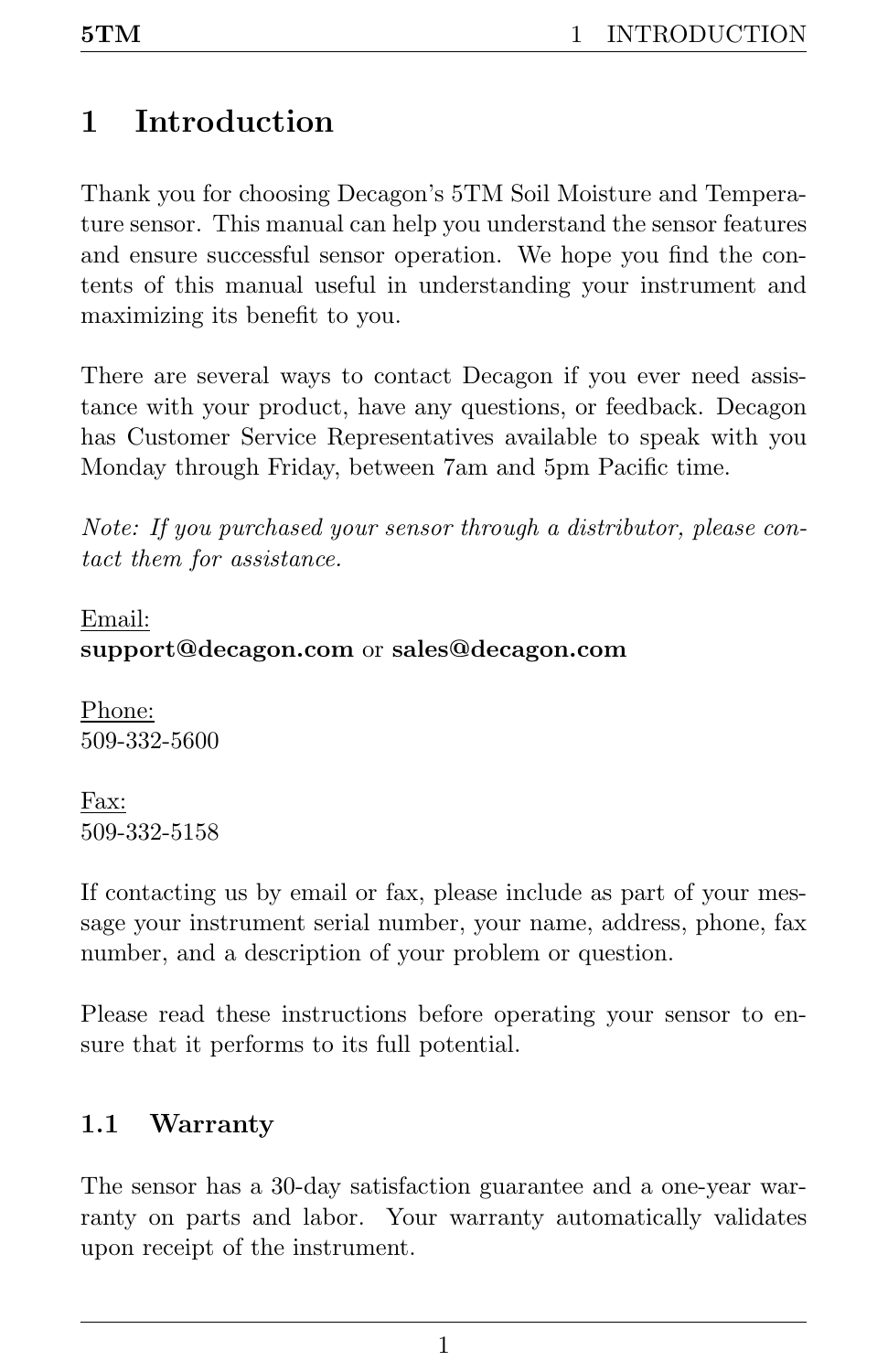#### <span id="page-4-1"></span><span id="page-4-0"></span>1.2 Seller's Liability

Seller warrants new equipment of its own manufacture against defective workmanship and materials for a period of one year from the date of receipt of equipment.

Note: We do not consider the results of ordinary wear and tear, neglect, misuse, accident as defects.

The Seller's liability for defective parts shall in no event exceed the furnishing of replacement parts "freight on board" the factory where originally manufactured. Material and equipment covered hereby which is not manufactured by Seller shall be covered only by the warranty of its manufacturer. Seller shall not be liable to Buyer for loss, damage or injuries to persons (including death), or to property or things of whatsoever kind (including, but not without limitation, loss of anticipated profits), occasioned by or arising out of the installation, operation, use, misuse, nonuse, repair, or replacement of said material and equipment, or out of the use of any method or process for which the same may be employed. The use of this equipment constitutes Buyer's acceptance of the terms set forth in this warranty. There are no understandings, representations, or warranties of any kind, express, implied, statutory or otherwise (including, but without limitation, the implied warranties of merchantability and fitness for a particular purpose), not expressly set forth herein.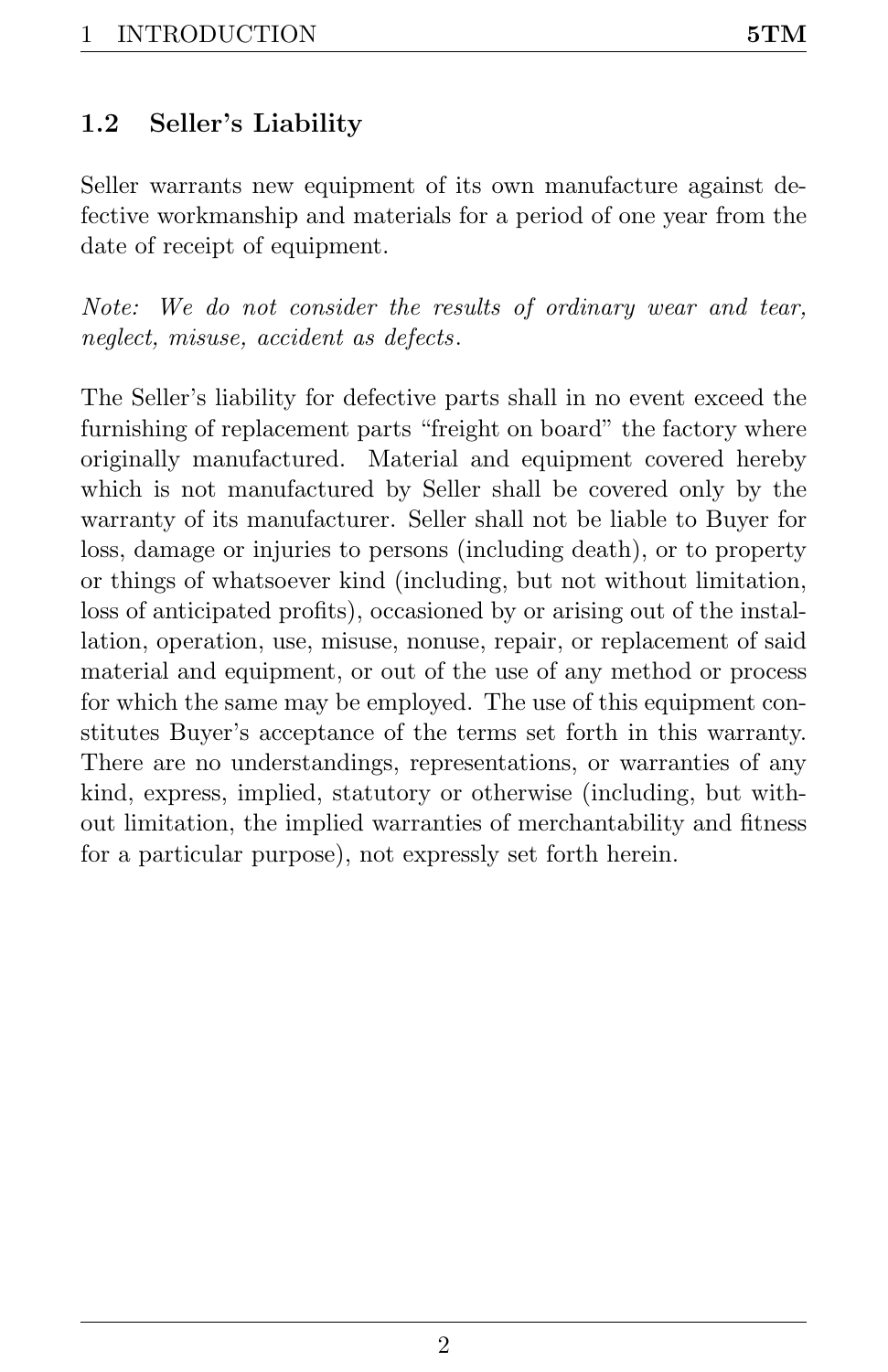# <span id="page-5-3"></span><span id="page-5-0"></span>2 About 5TM

We designed the 5TM to measure the water content and temperature of soil. The 5TM uses an oscillator running at 70 MHz to measure the dielectric permittivity of soil to determine the water content. A thermistor in thermal contact with the sensor prongs provides the soil temperature. The Polyurethane coating on the 5TM circuit board protects the components from water damage and gives the sensor a longer life span.

#### <span id="page-5-1"></span>2.1 Specifications

### <span id="page-5-2"></span>2.2 Background

In 2006, Decagon incorporated research from its EC-5 volumetric water content sensor into the EC-TM, a sensor that measures volumetric water content and temperature. The new 5TM uses the same theory as the EC-TM, but has an improved calibration procedure and SDI-12 capabilities the 5TM utilizes a five point dielectric calibration to provide more accurate dielectric permittivity measurements than the previous EC-TM. In 2014, we changed the overmolding on the sensor circuitry from macromelt to polyurethane to extend the life of the sensor.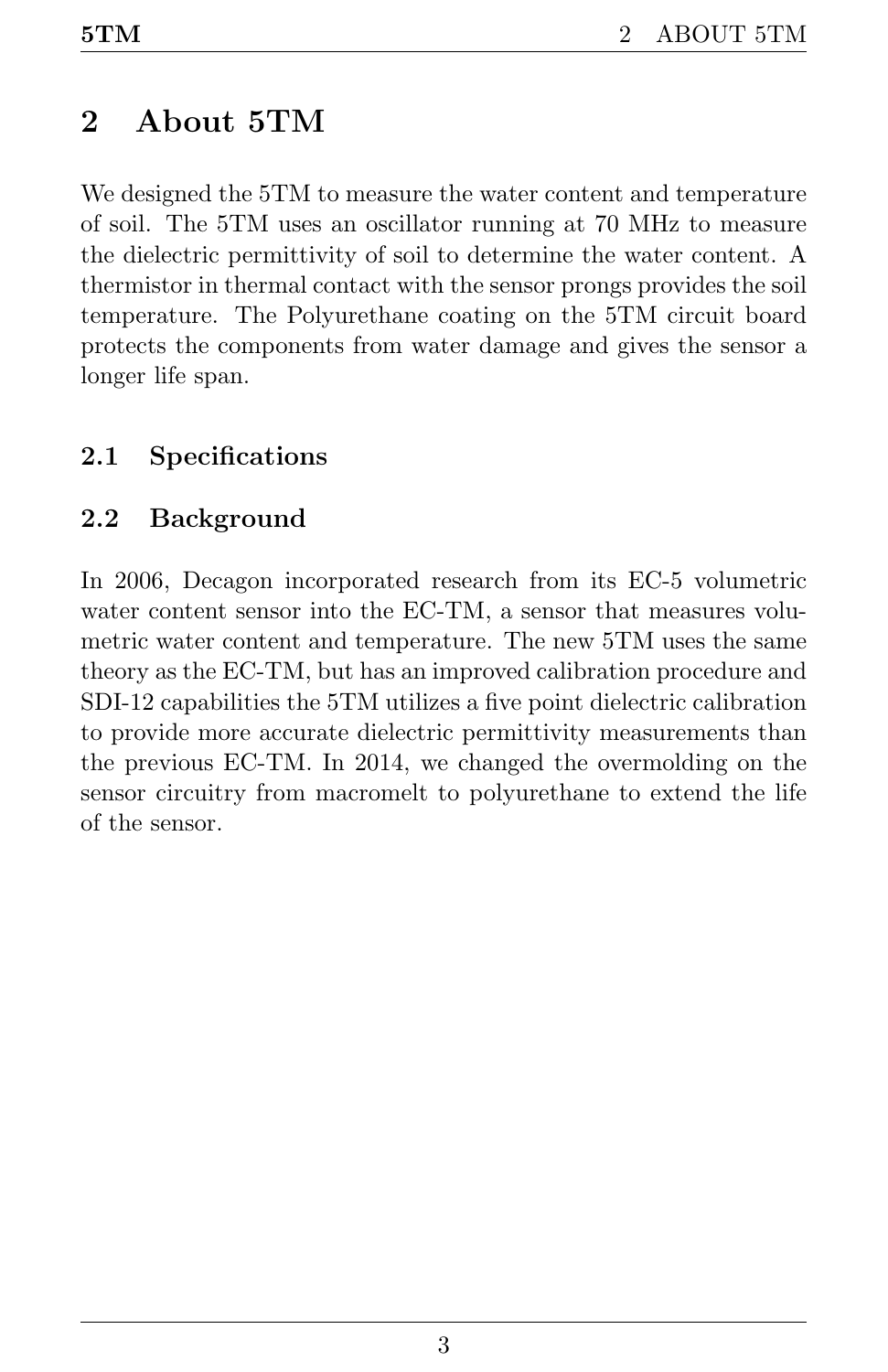# <span id="page-6-3"></span><span id="page-6-0"></span>3 Theory

#### <span id="page-6-1"></span>3.1 Volumetric Water Content

The 5TM sensor uses an electromagnetic field to measure the dielectric permittivity of the surrounding medium. The sensor supplies a 70 MHz oscillating wave to the sensor prongs that charges according to the dielectric of the material. The stored charge is proportional to soil dielectric and soil volumetric water content. The 5TM microprocessor measures the charge and outputs a value of dielectric permittivity from the sensor.

#### <span id="page-6-2"></span>3.2 Temperature

The 5TM uses a surface-mounted thermistor to take temperature readings. The thermistor is underneath the sensor overmold, next to one of the prongs, and it reads the temperature of the prong surface. The 5TM outputs temperature in ◦C unless otherwise stated in DataTrac 3 or ECH2O Utility preferences file.

It is important to note that if the black polyurethane overmold of the sensor is in direct sunshine, the temperature measurement may read high. We do not recommend that the sensor be installed with the overmold in the sun.

Note: Do not install the sensor with the overmold exposed to the sun.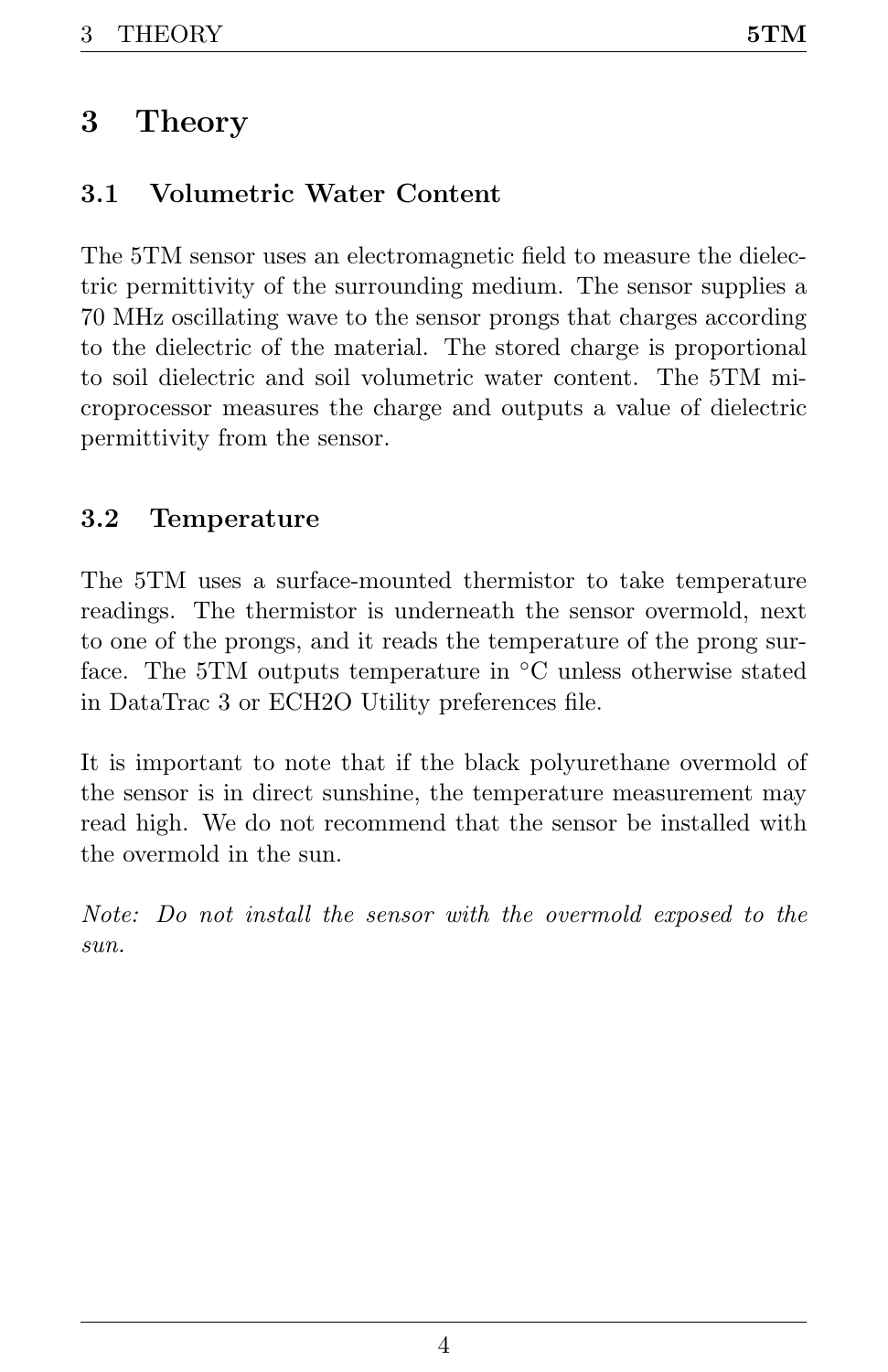# <span id="page-7-3"></span><span id="page-7-0"></span>4 Calibration

#### <span id="page-7-1"></span>4.1 Dielectric Permittivity

Decagon factory calibrates each 5TM sensor to measure dielectric permittivity  $(\varepsilon_a)$  accurately in the range of 1 (air) to 80 (water). The unprocessed raw values reported by the 5TM in standard serial communication have units of  $\varepsilon_a * 50$ . When used in SDI- 12 communication mode, the unprocessed values have units of  $\varepsilon_a$  (for 5TM board versions R2-04 and older, units are,  $\varepsilon_a * 100$ ).

#### <span id="page-7-2"></span>4.2 Mineral Soil Calibration

Numerous researchers have studied the relationship between dielectric permittivity and volumetric water content (VWC) in soil. As a result, numerous transfer equations that predict VWC from measured dielectric permittivity. You are free to use any of these various transfer equations to convert raw dielectric permittivity data from the 5TM into VWC. If you choose the mineral soil calibration option in Decagon's ProCheck reader, DataTrac 3, or ECH2O Utility, they convert raw dielectric permittivity values with the Topp equation (Topp et al. 1980).

$$
\mathrm{VWC} = 4.3*10^{-6} \varepsilon_{a}^{-3} - 5.5*10^{-4} \varepsilon_{a}^{-2} + 2.92*10^{-2} \varepsilon_{a} - 5.3*10^{-2}
$$

Our tests show that in a properly installed 5TM sensor in a normal mineral soil with saturation extract electrical conductivity  $< 10$  $dS/m$ , the Topp equation results in measurements within  $\pm 3\%$  VWC of the actual soil VWC. If you require more accurate VWC than  $\pm 3\%$ , are working in a soil with very high electrical conductivity, or nonnormal mineralogy, then it may be necessary to conduct a soil specific calibration for your 5TM sensor to improve the accuracy to 1 to 2% for any soil. For more information on how to perform your own soilspecific calibration, or to have Decagon's calibration service perform one for you, visit us online at http://www.decagon.com/services/soilmoisture-sensor-custom-calibration.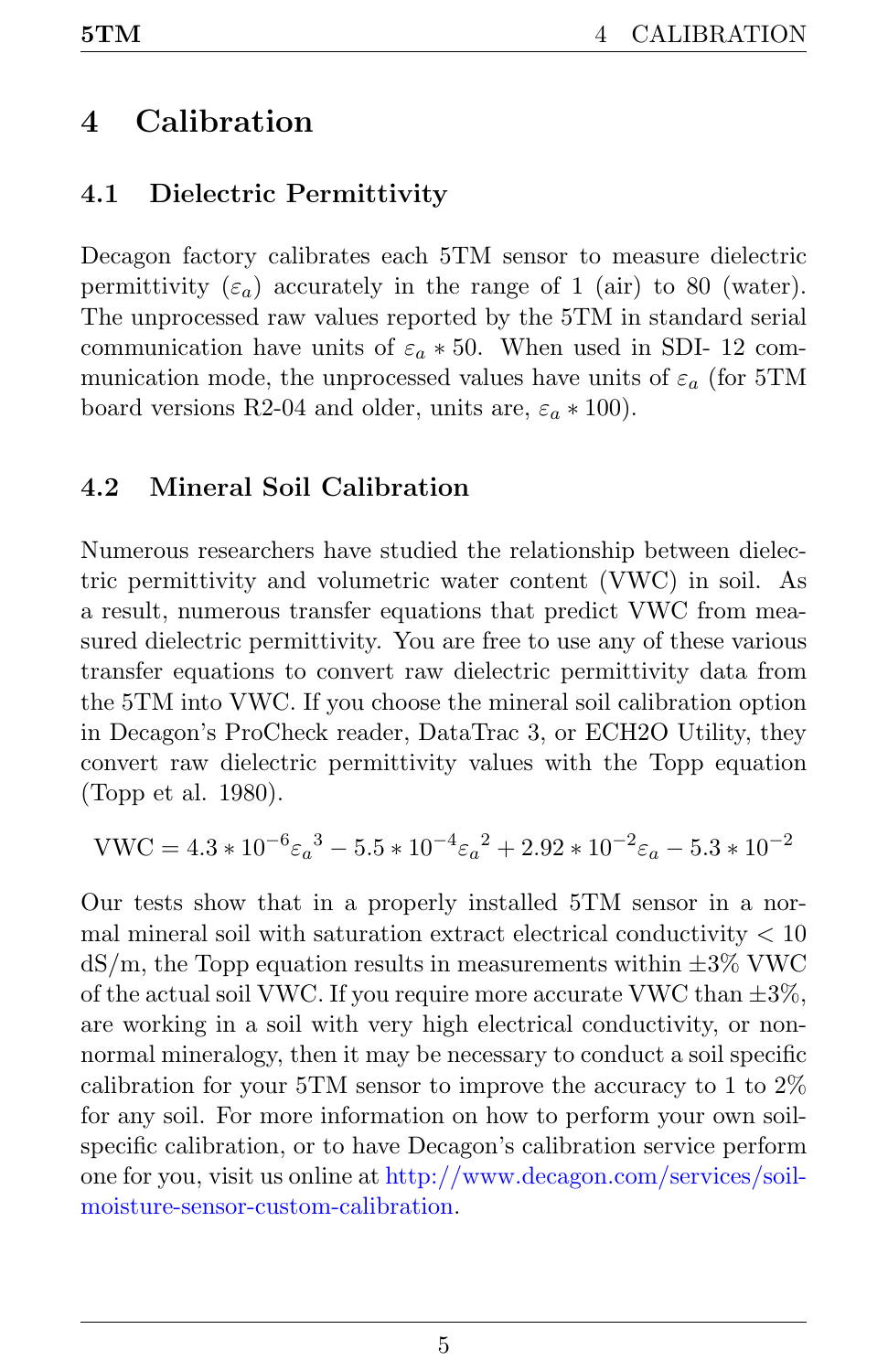#### Calibration in Non-Soil Media

Decagon has performed calibrations with the 5TM in several nonsoil growth media. The following are suggested calibration equations for some common materials.

#### Potting Soil

 $VWC = 2.25 * 10^{-5} \varepsilon_a^3 - 2.06 * 10^{-3} \varepsilon_a^2 + 7.24 * 10^{-2} \varepsilon_a - 0.247$ 

#### Rockwool

$$
VWC = -1.68 * 10^{-3} \varepsilon_a^2 + 6.56 * 10^{-2} \varepsilon_a + 0.0266
$$

#### Perlite

$$
VWC = -1.07 * 10^{-3} \varepsilon_a^2 + 5.25 * 10^{-2} \varepsilon_a - 0.0685
$$

Decagon continually develops additional calibration equations for various other growth media as opportunities arise. Please check the Decagon website http://www.decagon.com/pdfs/app notes/Measuri ngWaterContentinSoil-lessMedia.pdf (case sensitive) or contact Deca gon for the status of this ongoing research.

The 5TM can accurately read VWC in virtually any porous medium if a custom calibration is performed. For information on how to perform your own medium-specific calibration, or to have Decagons calibration service perform one for you, visit http://www.decagon.com.

#### Reference

Topp, G.C., J.L. David, and A.P. Annan 1980. Electromagnetic, Determination of Soil Water Content: Measurement in Coaxial Transmission Lines. *Water Resources Research* 16:3. p. 574-582.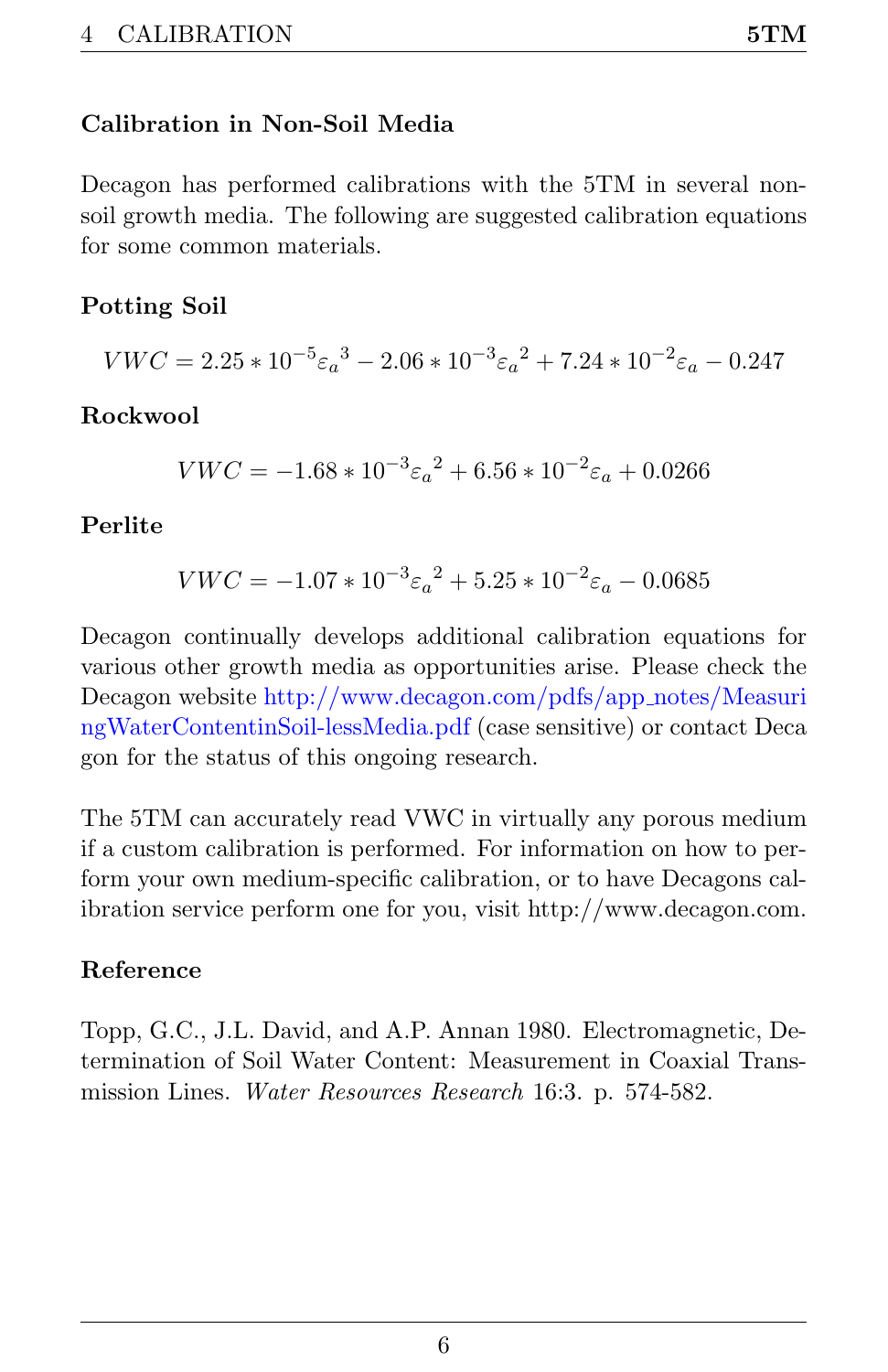# <span id="page-9-1"></span><span id="page-9-0"></span>5 Connecting Sensors

Decagon designed the 5TM sensor for use with our Em50 series data loggers or the ProCheck handheld reader. The standard sensor (with a 3.5 mm "stereo plug" connector) quickly connects to and is easily configured within a Decagon logger or ProCheck.

The 5TM sensor incorporates several features that also make it an excellent sensor for use with third party loggers. Customers may purchase the sensor with stripped and tinned wires (pigtail) for terminal connections. Visit www.decagon.com/support/literature to get extensive directions on how to integrate the 5TM sensor into third party loggers.

The 5TM sensor comes standard with a five meter cable. Customers may purchase sensors with custom cable lengths for an additional fee (on a per-meter fee basis). Obtaining custom length cables eliminates the need for splicing the cable (a possible failure point).

#### Connecting to an Em50/Em50R Logger

Decagon designed the 5TM to work specifically with the Em50 data logger. Simply plug the 3.5 mm stereo plug connector directly into one of the five sensor ports. Next, configure the logger port for the 5TM and set the measurement interval.

#### Connecting to ECH2O Utility

Please check your software version to ensure it will support the 5TM. To update your software to the latest version, please visit Decagon's software download site at www.decagon.com/support/downloads.

Note: You must use the ECH2O Utility, DataTrac 3 or a terminal program on your computer to download data from the logger to your computer.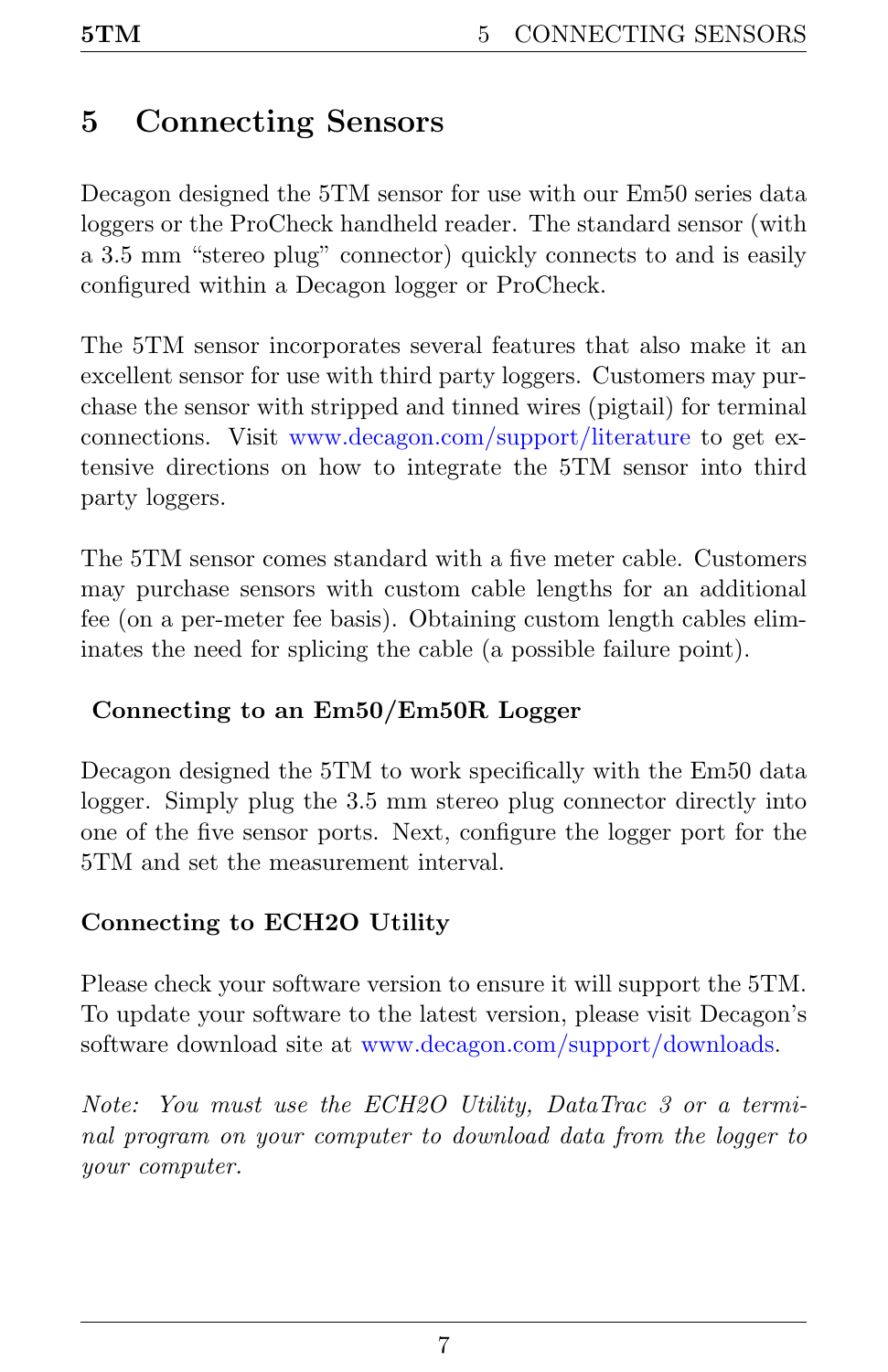#### <span id="page-10-2"></span><span id="page-10-0"></span>5.1 Wiring



Figure 1: Stereo Connector

The following software support the 5TM sensor:

- ECH2O Utility 1.12 or greater
- ECH2O DataTrac 2.77 or greater

#### Connecting to a non-Decagon Logger

Customers may purchase 5TM sensors for use with non-Decagon data loggers. These sensors typically come configured with stripped and tinned (pigtail) lead wires for use with screw terminals. Refer to your distinct logger manual for details on wiring. Our Integrator's Guide gives detailed instructions on connecting the 5TM sensor to non-Decagon loggers. Please visit www.decagon.com/support/literature for the complete Integrator's Guide.

#### <span id="page-10-1"></span>Pigtail End Wiring



Figure 2: Pigtail End Wiring

Connect the wires to the data logger as Figure [2](#page-10-1) shows, with the supply wire (white) connected to the excitation, the digital out wire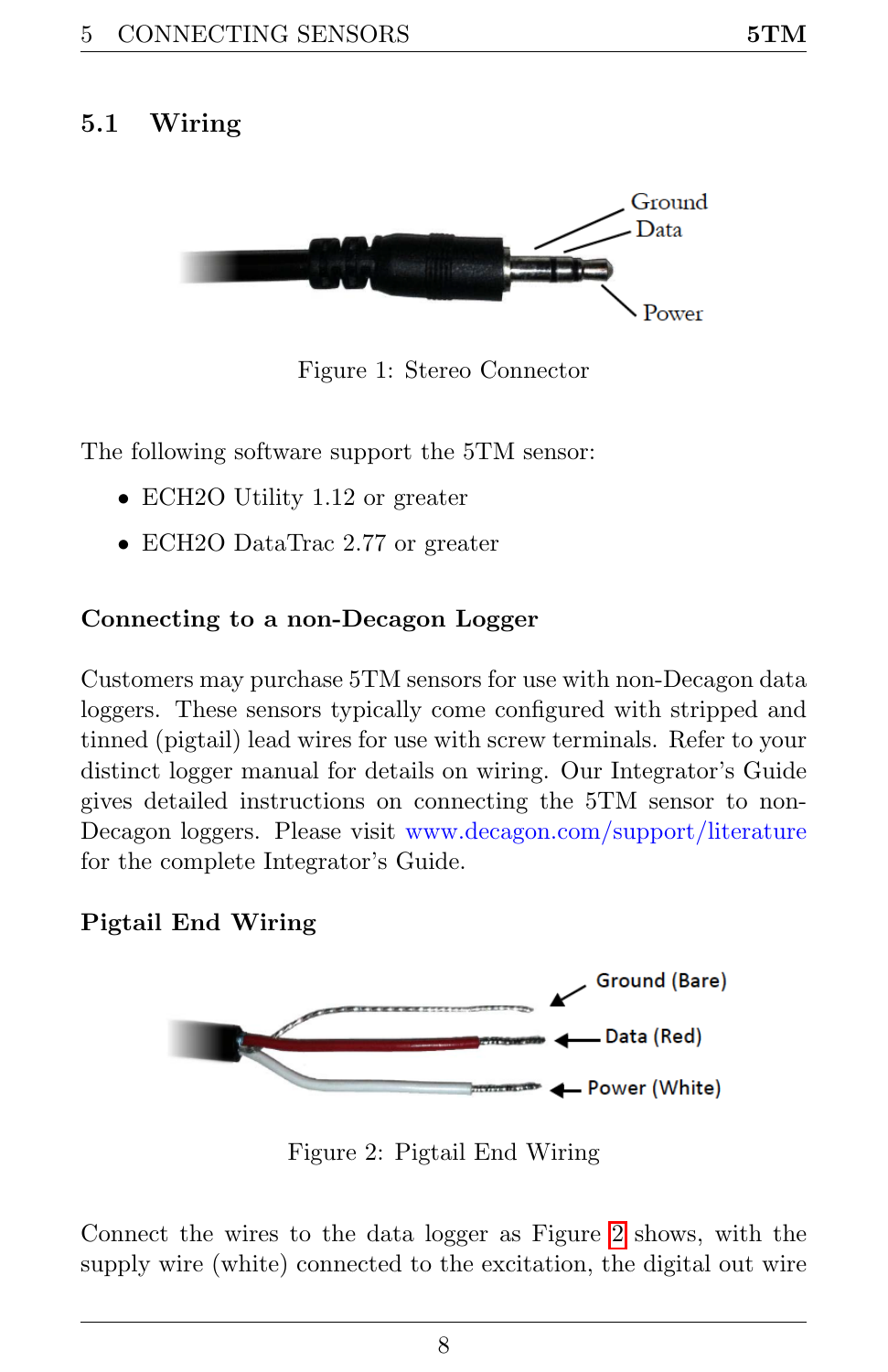<span id="page-11-0"></span>(red) to a digital input, the bare ground wire to ground as illustrated below.



Figure 3: Pigtail End Wiring to Data Logger

Note: The acceptable range of excitation voltages is from 3.6-15 VDC. If you wish to read your Decagon sensor with the Campbell Scientific Data Loggers, you will need to power the sensors off of the switched 12V port.

If your 5TM is equipped with the standard 3.5 mm plug and you want to connect it to a non-Decagon data logger, you have two options. First, you can clip off the plug on the sensor cable, strip and tin the wires, and wire it directly into the data logger. This has the advantage of creating a direct connection with no chance of the sensor becoming unplugged; however, it cannot be easily used in the future with a Decagon readout unit or data logger.

The other option is to obtain an adapter cable from Decagon. The 3-wire sensor adapter cable has a connector for the sensor jack on one end, and three wires on the other end for connection to a data logger (this type of wire is often referred to as a "pigtail adapter"). Both the stripped and tinned adapter cable wires have the same termination as seen above; the white wire is excitation, red is output, and the bare wire is ground.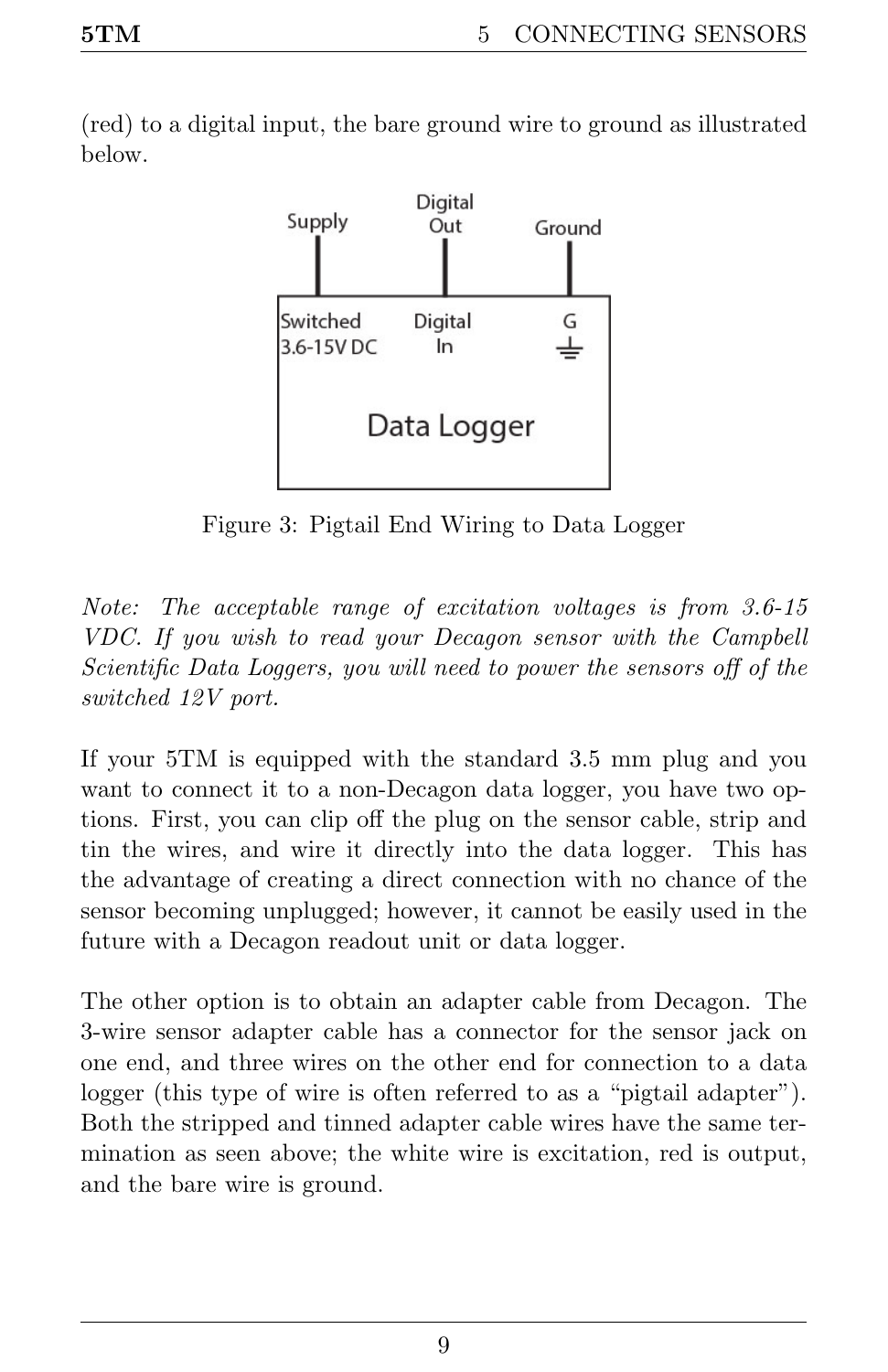# <span id="page-12-3"></span><span id="page-12-0"></span>6 Communication

The 5TM sensor communicates using two different methods, Serial (TTL) and SDI-12. Please visit www.decagon.com/support/literature for the complete Integrator's Guide, which gives more detailed explanations and instructions.

#### <span id="page-12-1"></span>6.1 Serial Communication

When excitation voltage is applied, the 5TM makes a measurment. Within about 120 ms of excitation three measurement values are transmitted to the data logger as a serial stream of ASCII characters. The serial out is 1200 baud asynchronous with 8 data bits, no parity, and one stop bit. The voltage levels are 0-3.6V and the logic levels are TTL (active low). The power must be removed and reapplied for a new set of values to be transmitted.

The ASCII stream contains 3 numbers separated by spaces. The stream is terminated with the carriage return character. The first number is raw dielectric output. The second number is 0 (ignore) this value) and the third number is raw temperature. The following explains how to convert the raw values into their standard units.

#### <span id="page-12-2"></span>6.2 Dielectric Permittivity

The raw dielectric value  $(\varepsilon_{\text{Raw}})$ , is valid in the range 0 to 4094. This corresponds to dielectric permittivity values 0.00 to 81.88. The 5TM uses the  $\varepsilon_{\text{Raw}}$  value of 4095 to indicate the dielectric permittivity portion of the sensor is not working as expected.

The  $\varepsilon_{\text{Raw}}$  value is converted to dielectric permittivity with the following equation:

Dielectric Permittivity  $=\varepsilon_a = \varepsilon_{Raw} / 50$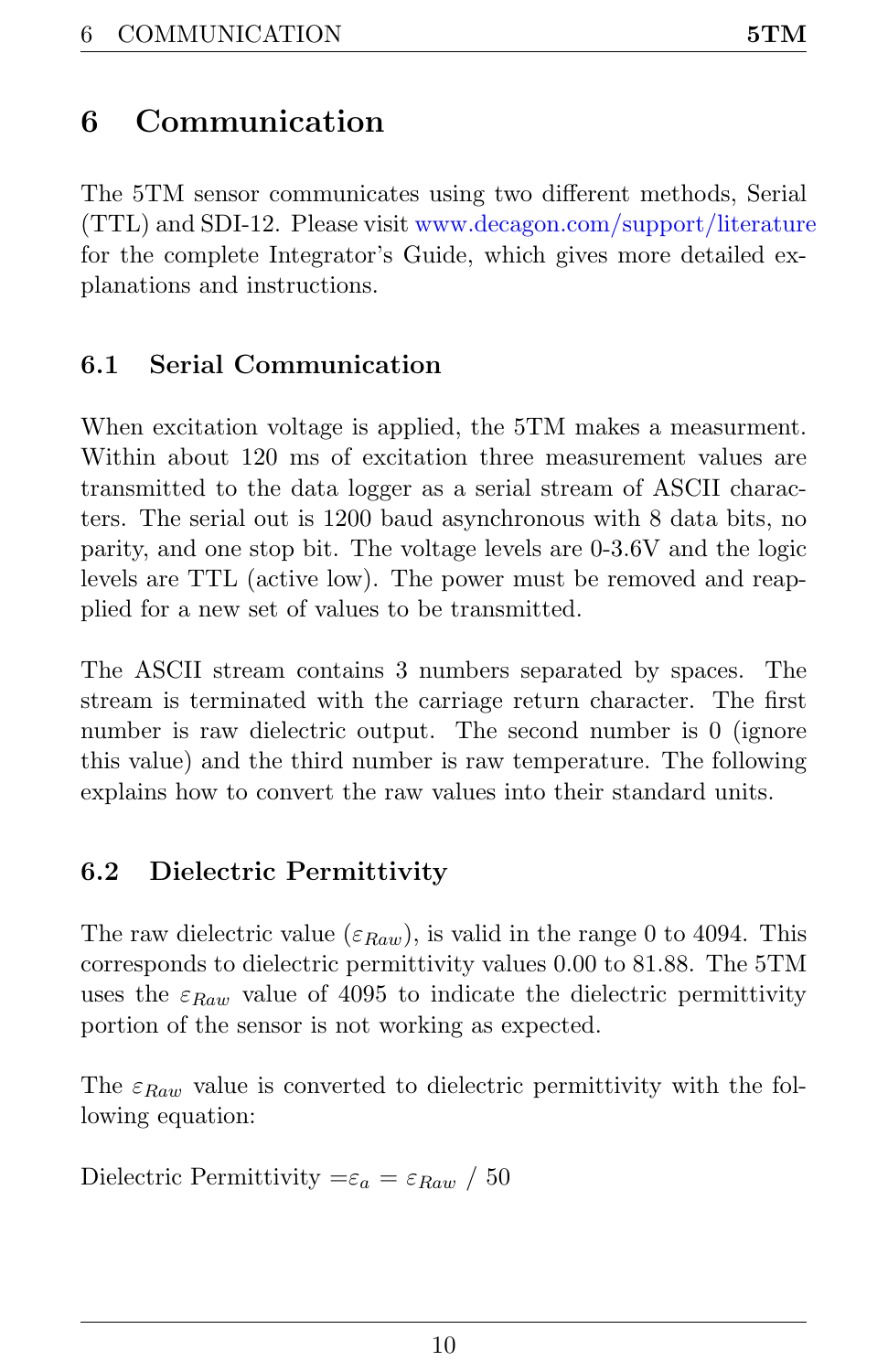#### <span id="page-13-0"></span>6.3 Temperature

The raw temperature value,  $(T_{Raw})$ , is valid in the range 0 to 1022. The 5TM uses a compression algorithm to extend the range of temperatures that can be represented by a 10-bit value. The sensor sends temperature with 0.1 of a degree Celsius resolution for the range −40 to  $50.0$  °C. For the range  $50.5$  to  $111.0$  the sensor sends temperature with a 0.5 of a degree resolution. Temperatures outside this range are truncated to the maximum or minimum values as appropriate. The 5TM uses the  $T_{Raw}$  value of 1023 to indicate the temperature portion of the sensor is not working as expected.

If  $T_{Raw} \leq 900$  then  $T_{Raw2} = T_{Raw}$ 

If  $T_{Raw} > 900$  then  $T_{Raw2} = 900 + 5$  ( $T_{Raw}$  - 900)

Temperature( $°C$ )=( $T_{Raw2}$  - 400)/10

The 5TM sensor also communicates using SDI-12 protocol, a threewire interface where all sensors are powered (white wire), grounded (bare wire), and communicate (red wire) on shared wires (for more info, go to www.sdi-12.org). If you plan on using SDI-12 for communication with the 5TM, please see our Integrator's Guide at www.deca gon.com/support/literature for detailed instructions.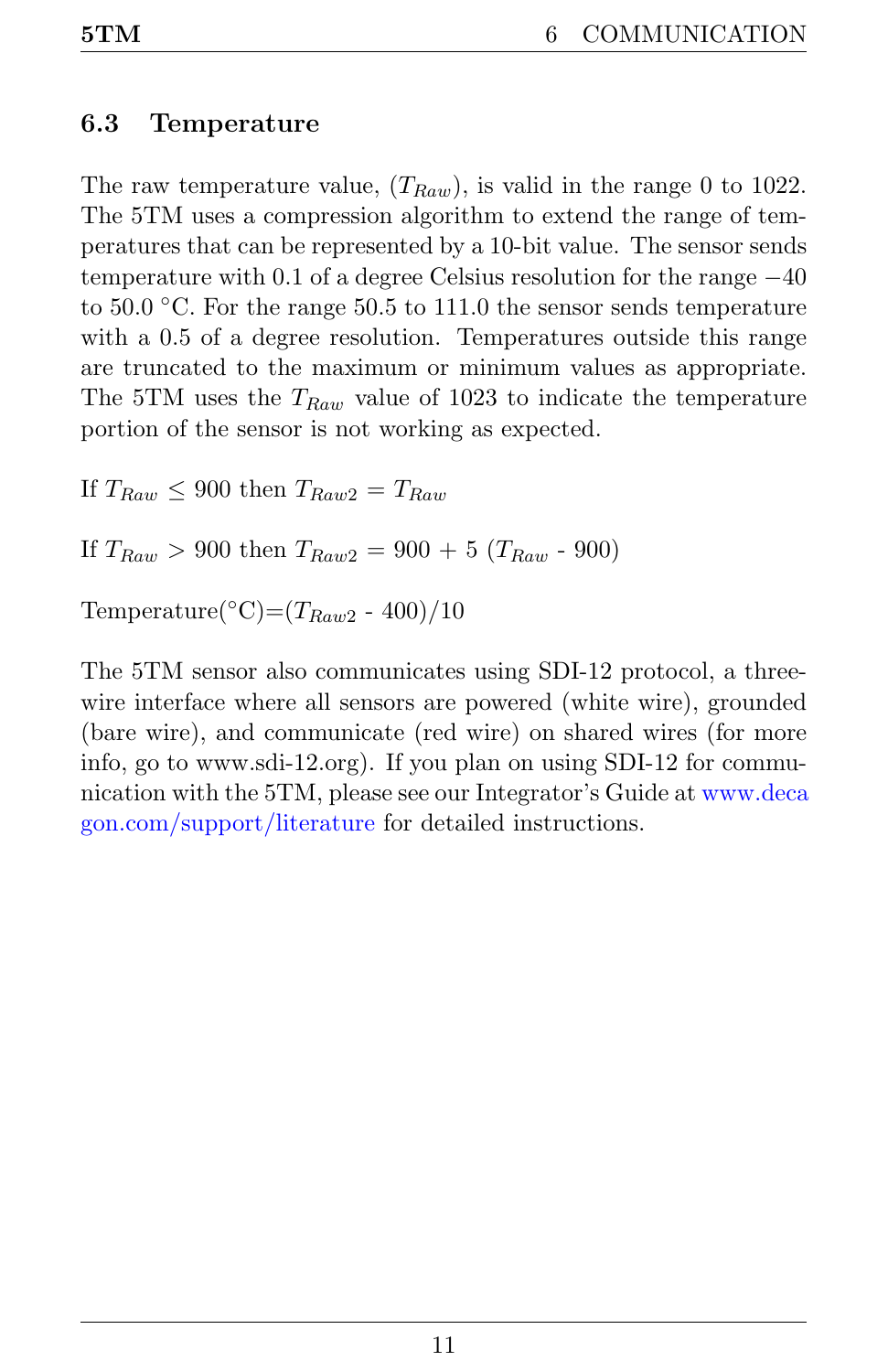# <span id="page-14-2"></span><span id="page-14-0"></span>7 Installing the Sensors

Decagon has a few helpful reminders to consider before beginning to use your sensor.

- If you are installing sensors in a lightning prone area with a grounded data logger, please see our Application Note at www.decagon.com/lightning.
- Decagon advises that you test the sensors with your data logging device and software before going to the field.

Before you select a site for installation, remember that the soil next to the sensor surface has the strongest influence on its readings. It is important to avoid air gaps or extremely compact soil around the sensor, which can skew readings. Do not install the 5TM next to large metal objects, which can attenuate the sensor electromagnetic field and distort output readings.

Because the sensors have gaps between their prongs, it is also important to consider the size of the media where you insert the sensor. It is possible to get sticks, bark, roots or other material stuck between the sensor prongs, which will adversely affect readings. Finally, be careful when inserting the sensors into dense soil, as the prongs can break if you apply excessive force when pushing them into the soil.

#### <span id="page-14-1"></span>7.1 Procedure

Customers can insert the 5TM directly into growing media or soil. We have sharpened the tip of each prong to make it easier to push the sensor into the soil. Remember to be careful around the sharpened tips. The sensor needs to be completely covered by soil, as shown in Figure [4.](#page-15-2)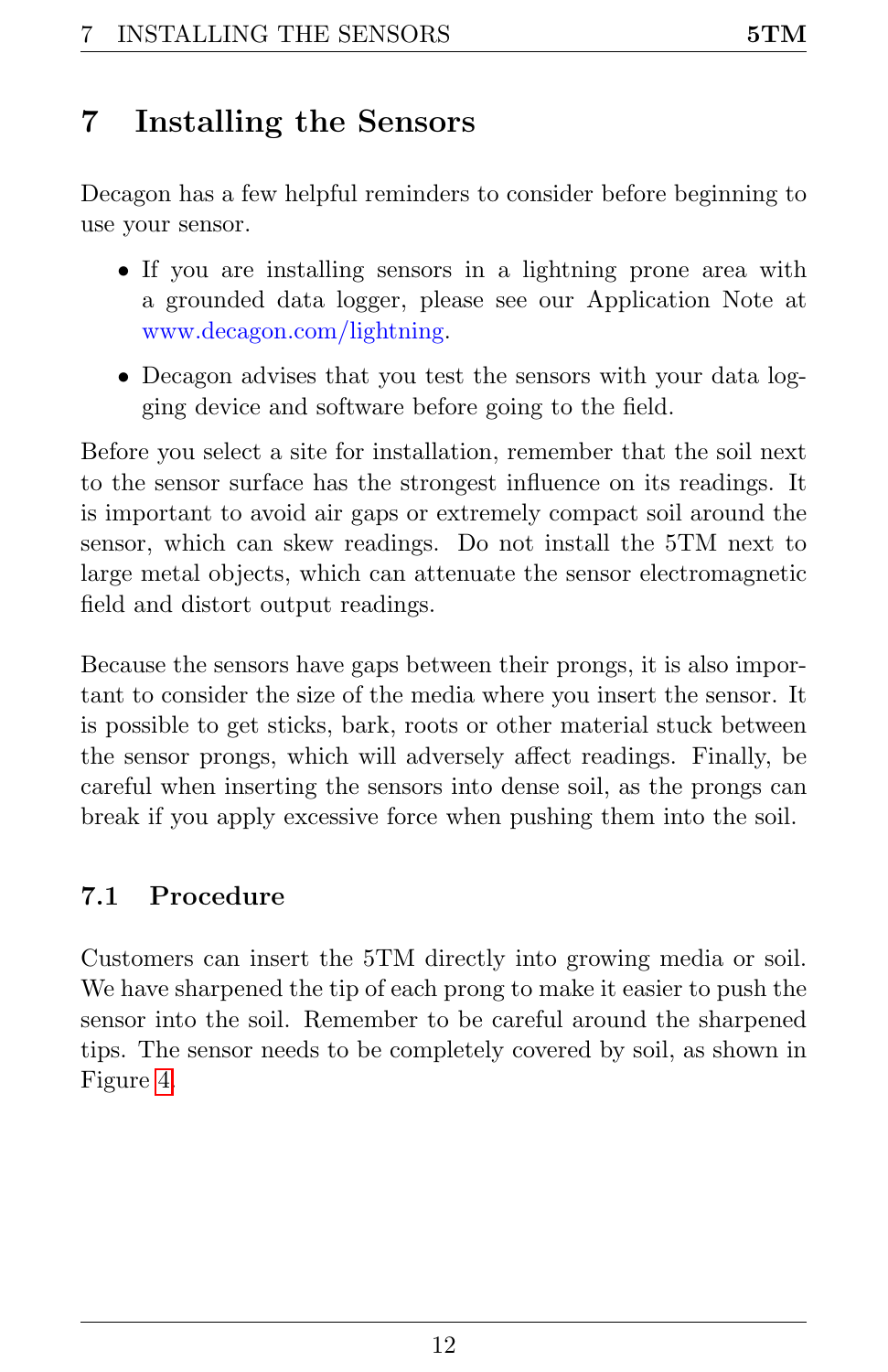<span id="page-15-3"></span><span id="page-15-2"></span>

Figure 4: 5TM Proper Installation

The sensors may be difficult to insert into extremely compact or dry soil. If you have difficulty inserting the sensor, try loosening the soil somewhat or wetting the soil. Never pound the sensor into the soil, as you could damage the instrument.

#### <span id="page-15-0"></span>7.1.1 Horizontal Installation

Excavate a hole or trench a few centimeters deeper than the depth at which the sensor is to be installed. At the installation depth, shave off some soil from the vertical soil face exposing undisturbed soil. Insert the sensor into the undisturbed soil face until the entire sensing portion of the sensor. The tip of each prong has been sharpened to make it easier to push in the sensor. Be careful to avoid the sharp tips. Backfill the trench taking care to pack the soil back to natural bulk density around the black polyurethane portion of the sensor.

#### <span id="page-15-1"></span>7.1.2 Vertical Installation

Auger a 4-inch hole to the sensor installation depth. Insert the sensor into the undisturbed soil at the bottom of the auger hole using your hand or another implement to guide the sensor into the soil at the bottom of the hole. Many people have used a simple piece of PVC pipe with a notch cut in the end for the sensor to sit in, with the sensor cable routed inside the pipe. After inserting the sensor, remove the installation device and backfill the hole taking care to pack the soil back to natural bulk density while not damaging the black plastic portion of the sensor or the sensor cable in the process.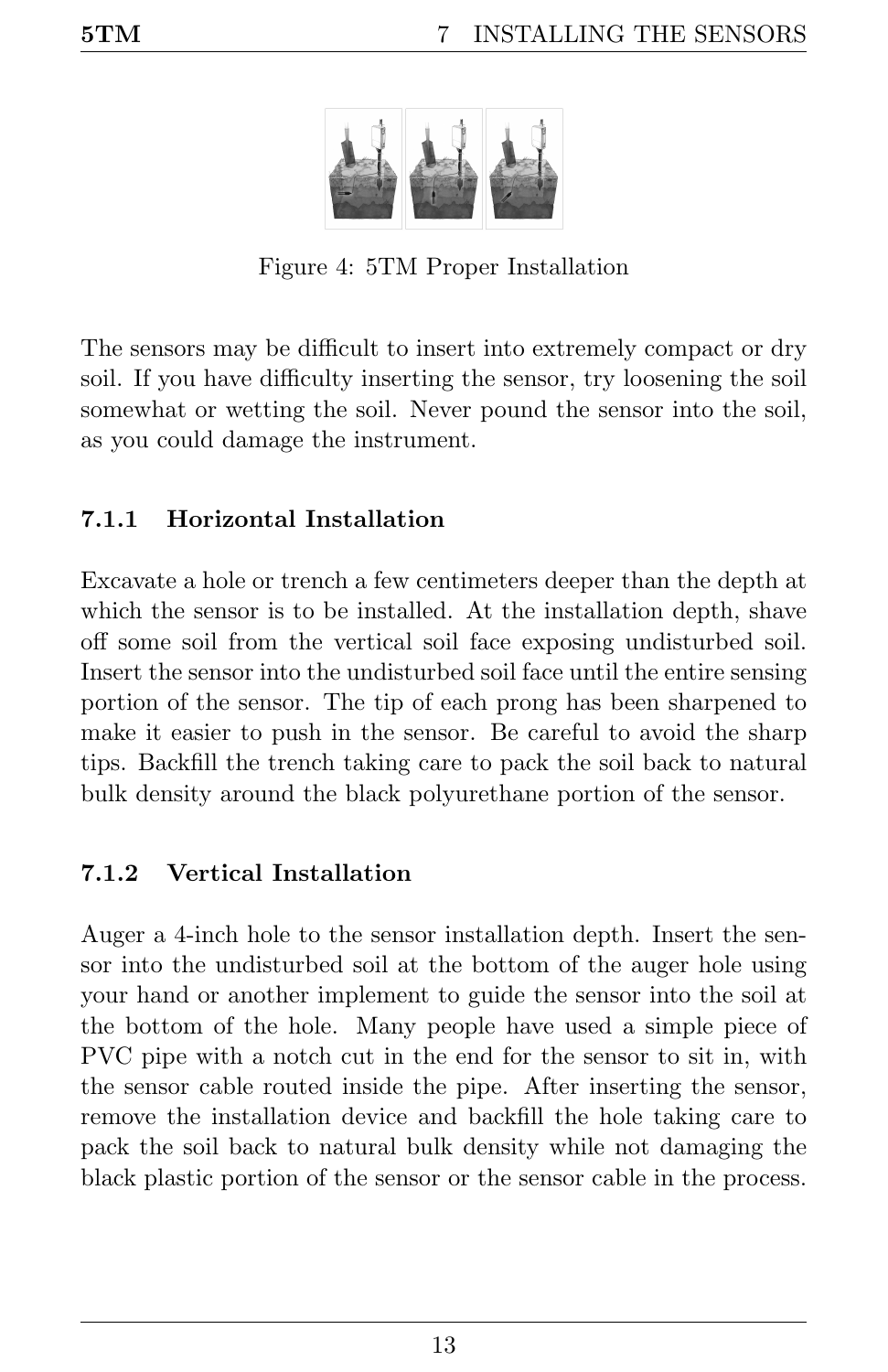#### <span id="page-16-2"></span><span id="page-16-0"></span>7.2 Orientation

Users can orient Decagon sensors in any direction. Because the sensors have prongs instead of a blade (like the EC-10 and EC-20), you can place them in any orientation that meets your requirements.

#### <span id="page-16-1"></span>7.3 Removing the Sensors

When removing the 5TM sensor, do not pull it by the cable. This could break the internal wires and cause the sensor to malfunction or not function at all.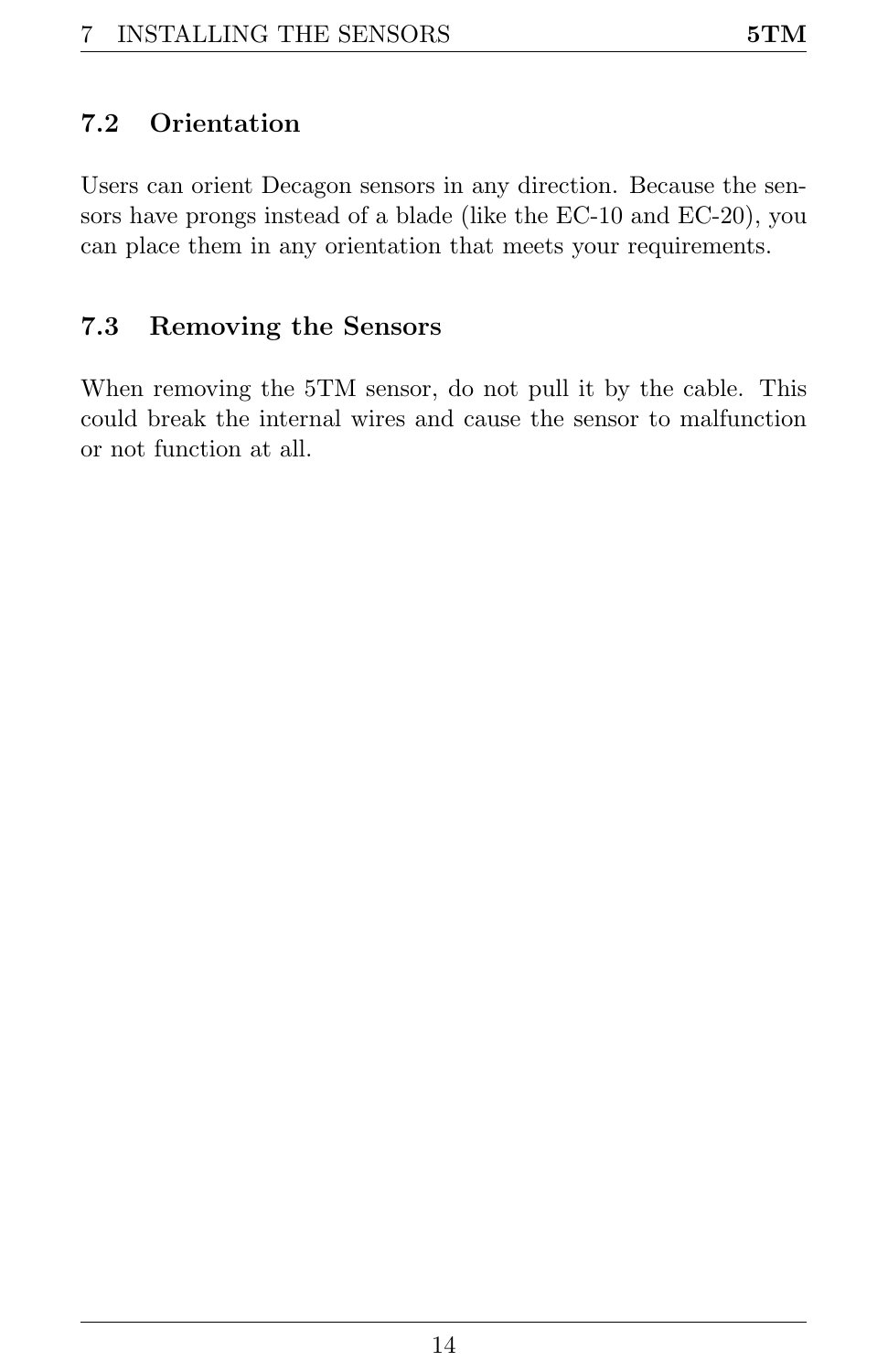# <span id="page-17-3"></span><span id="page-17-0"></span>8 Troubleshooting and Sensor Care

Before contacting Decagon about sensor malfunctions, follow the data logger and sensors troubleshooting steps 1 through 3.

#### <span id="page-17-1"></span>8.1 Data Logger

- 1. Check to make sure the connections to the data logger are both correct and secure.
- 2. Ensure that your data logger batteries are not dead or weakened.
- 3. Check the configuration of your data logger in ECH2O Utility or ECH2O DataTrac to make sure you have selected 5TM.

#### <span id="page-17-2"></span>8.2 Sensors

- 1. Ensure that your sensors are installed according to the "Installation" section of this manual.
- 2. Check sensor cables for nicks or cuts that could cause a malfunction.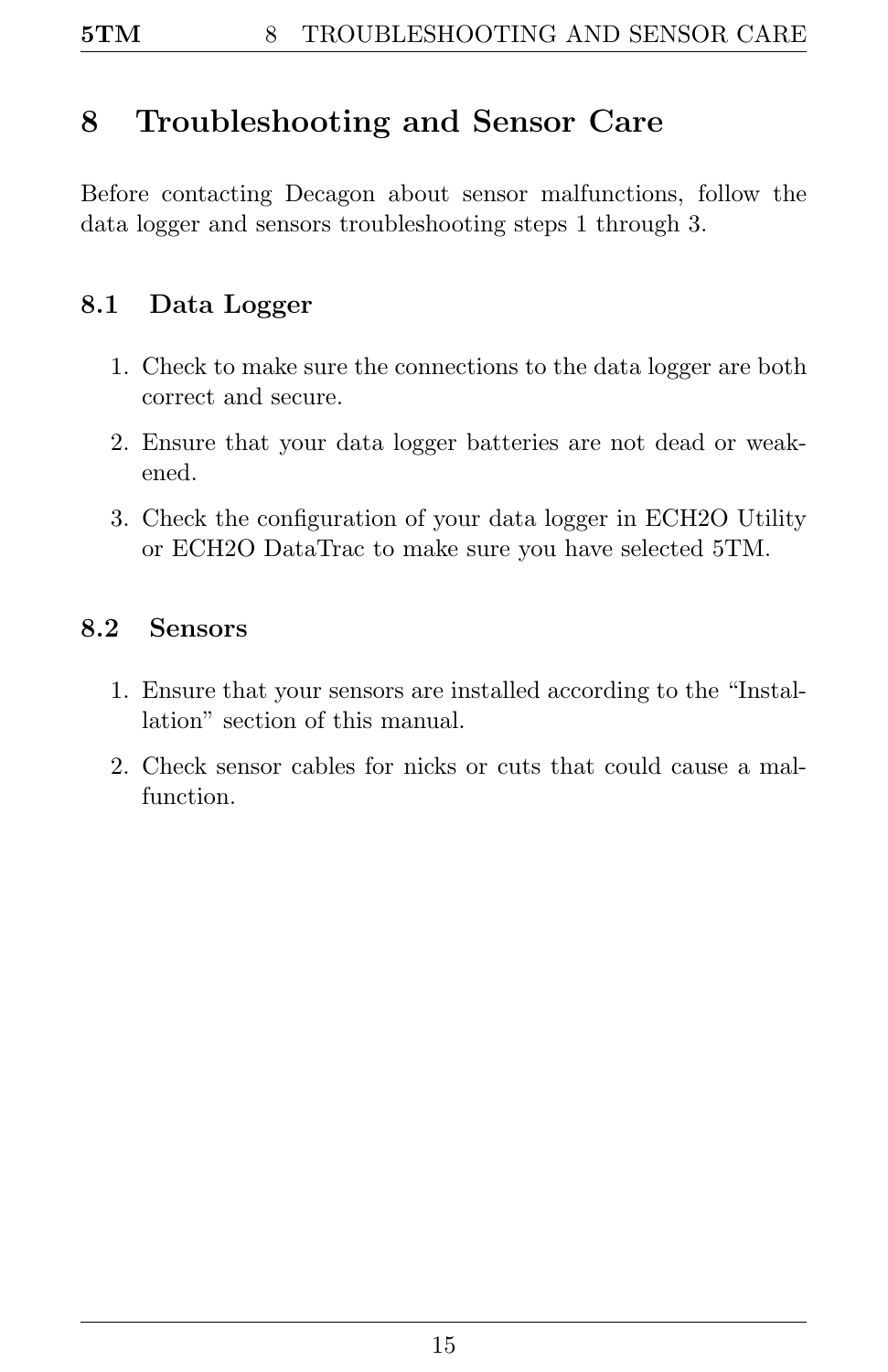# <span id="page-18-1"></span><span id="page-18-0"></span>9 Declaration of Conformity

| Application of Council Directive:             | $2004/108/EC$ and $2011/65/EU$                                        |
|-----------------------------------------------|-----------------------------------------------------------------------|
| Standards to which conformity is<br>declared: | EN $61326 - 1:2013$ and<br>EN 50581:2012                              |
| Manufacturer's Name:                          | Decagon Devices, Inc. 2365 NE<br>Hopkins Ct. Pullman, WA 99163<br>USA |
| Type of Equipment:                            | Dielectric Soil Moisture Sensor                                       |
| Model Number:                                 | ECH2O-TE/EC-TM/5TM/5TM                                                |
| Year of First Manufacture:                    | 2005                                                                  |

This is to certify that the ECH2O-TE, EC-TM, 5TE, and 5TM dielectric soil moisture sensors, manufactured by Decagon Devices, Inc., a corporation based in Pullman, Washington, USA meets or exceeds the standards for CE compliance as per the Council Directives noted above. All instruments are built at the factory at Decagon and pertinent testing documentation is freely available for verification.